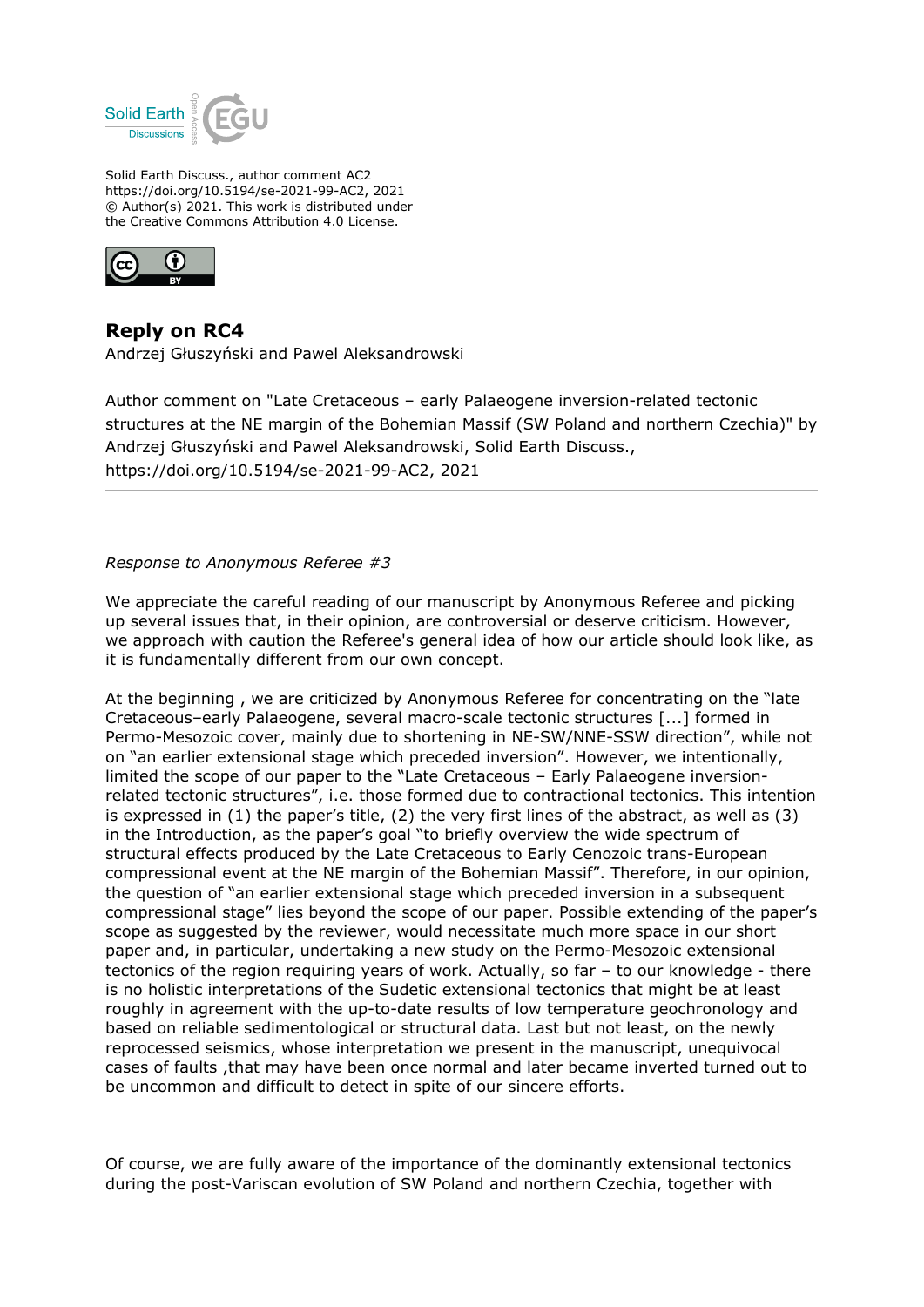much wider areas around, which created space for deposition of the Permo-Mesozoic succession over those territories. However, as said before, the subject of our paper was never intended to include the complex issue of the pre-inversion evolution of NE Bohemian Massif, the more so it is still far from being well understood. Nevertheless, when necessary, our manuscript refers each time to the ideas concerning the extensional or rifting evolutionary stages expressed by earlier authors (as in case of the Wleń Graben and the Upper Nysa-Kraliky Graben; in the latter case we state openly that we do not agree with the ideas we refer to as based on doubtful premises) and – so far – we considered these references as sufficient, taking into account the size and main subject of our paper. However, in order to (at least partly) comply with the Anonymous Referee's remark on our insufficiency in dealing with the earlier authors' opinions on the extensional tectonics, we propose complementing our discussion on particular structures in our revised manuscript – wherever applicable - with additional short information on previous authors' relevant views. In this way we will also partly address another point of the Anonymous Referee's criticism concerning our "rather incomplete review of the existing literature". We, of course, agree that our literature review is "incomplete", but we ourselves stressed in the manuscript (line 79) that our review paper is "concise" and, thus "not fully systematic" and – let alone having the paper's size in mind – we found ourselves as being obliged to select the literature cited.

The further Anonymous Referee's critical remark that our "interpreted time-migrated sections are the only new element in the ms" is to some degree true (in terms of the data, but not the interpretations), but probably unnecessary, since we ourselves nowhere try to hide this fact, clearly stating that our paper is "a brief review" (which we understand by default as: "of ideas mostly by other authors") "complemented with results of new seismic studies" or even we more clearly write that our manuscript contains "review of the tectonic structures of likely Late Cretaceous – Early Palaeogene age [...] based (1) on authors' own analysis and structural interpretation of the newly reprocessed reflection seismic data [...] and (2) on structural field data of the present authors or (3) coming from critically assessed literature".

The successive complaint by Anonymous Referee concerns our interpreted seismic sections, which they consider as "poorly discussed while offering only colored arbitrary interpretations". In the review paper like ours, there is generally little space for detailed analysis and descriptions of several presented new seismic sections (this will possibly be the subject of a separate future publication) – instead, we tend to think the presented graphic material is self-explanatory, but, also, we comment in the text on the general structural features seen on the seismics and – in some cases – also explain selected details. As to the Anonymous Referee's remark about the lack of "any verification" due to the paucity of boreholes", we can assure that the calibration of the interpreted seismics with drillhole data was made wherever possible and that the density of the boreholes in the areas in question is not significantly lower than in other areas typically explored with oil industry-related seismics. We probably also should disclose that we have previous experience in structural interpretation of industrial seismics in terrains of fold-and-thrust tectonic style, in many respects similar to those illustrated in our manuscript. At the same time, we, of course, agree that structural interpretation, involving recognition, tracing, interpolation, extrapolation etc. of seismic reflectors, combining it with knowledge of tectonic styles, requires also some degree of arbitrary choice and speculation, but applying these within reasonable limits perhaps should not be the reason of serious objections.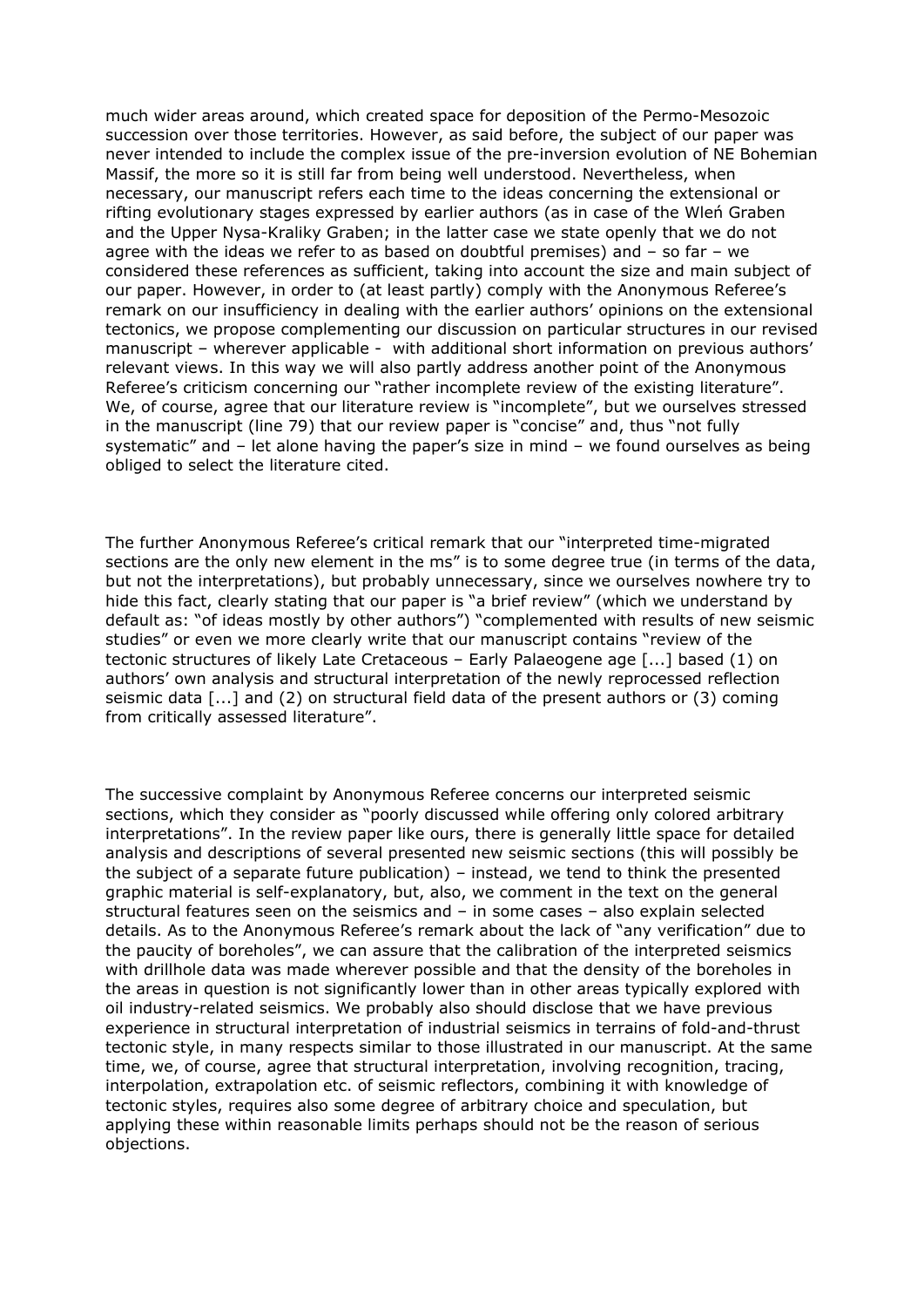From the Anonymous Referee's critical discussion on our interpretation of the Zieleniec Thrust and Upper Nysa - Králiky Graben, the reader might gain an impression that (1) the Zieleniec Thrust is but "one of ambiguous features in the Sudetes" over-interpreted by us in disagreement with all other authors involved in studying it and (2) that the Upper Nysa – Králiky Graben (and also the Wleń Graben), had experienced important 'fault-controlled syndepositional subsidence of the graben floor" during the Late Cretaceous extensional stage of its evolution that we disregarded "without justification", together with neglecting all references to the proponents of this idea, who were cited by Anonymous Referee.

Actually, however, we have referred in our manuscript to the papers cited in the review and interpreted the Zieleniec Thrust in agreement with Cymerman (1990), who mapped in detail the neighboring area. Meanwhile, Cymerman (1990) was cited by Anonymous Referee in his review, but in a different context: that the thrust in question "is nowhere exposed". Anonymous Referee, instead, relies in their views on the Zieleniec Thrust rather on the short paper by Kozdrój (2014), mostly concentrated on minor structures and petrographical data related to a drillcore from a borehole that penetrated the Thrust. Kozdrój (2014) maintains to have learned the orientation of the thrust from the drillcore alone and – imprudently in our opinion - extrapolates it beyond the borehole, which leads him to expressing the three mutually excluding hypotheses as to the origin and age of this map-scale structure. In our opinion, however, the Zieleniec Thrust, whose surface trace trend (Fig. 12 in our ms), which we consider in the context of the most probable regional contraction direction during the Late Cretaceous – Early Palaeogene compressional event, can be rightly, though still hypothetically, interpreted as a reverse fault of that age. At the same time, Figure 17 of our manuscript (not Fig. 12 to which Anonymous Referee's refers by mistake) should not be described as "a conceptual ideograph but not a real, geometrically rigorous cross-section" – as we find in the review. This cross section, although simplified, maintains the real angular relationships, provided by Cymerman (1990) and – partly – also by Kozdrój (2014).

As to the the Upper Nysa – Králiky Graben, we have also cited in our manuscript all the papers mentioned by Anonymous Referee (we have cited also some more papers in this context) and we clearly stated that their authors proposed pre-inversion, Late Cretaceous extension affecting the graben, but because "the early rifting was inferred to have occurred **on stratigraphic and sedimentological premises – not convincing in our opinion** – and most often explained as due to compression- or extension-driven updoming of the Orlica-Śnieżnik Massif during the Cretaceous or, still, by pull-apart graben formation due to strike-slip displacements on NW-SE trending structural discontinuities in the crystalline basement". To dispel, however, or at least weaken the doubts expressed by Anonymous Referee, in the revised manuscript, we plan to add a short additional information explaining why we consider as not convincing the stratigraphic and sedimentological premises for the conclusions of earlier authors concerning the possible importance of fault-controlled syndepositional subsidence of the Upper Nysa – Kraliky Graben in the late Cretaceous.

The consecutive criticism of Anonymous Referee goes to our interpretation of the North-Sudetic Synclinorium, following the information we extracted from the reprocessed reflection seismics, as well as to our comments concerning the interpretation of the Wleń Graben by Kowalski (2020), using Kowalski'is own serial cross-sections based on his field mapping study. The conclusion of Anonymous Referee that we "see problematic (without any argument) interpretation by Kowalski because [of] his remark that seismic survey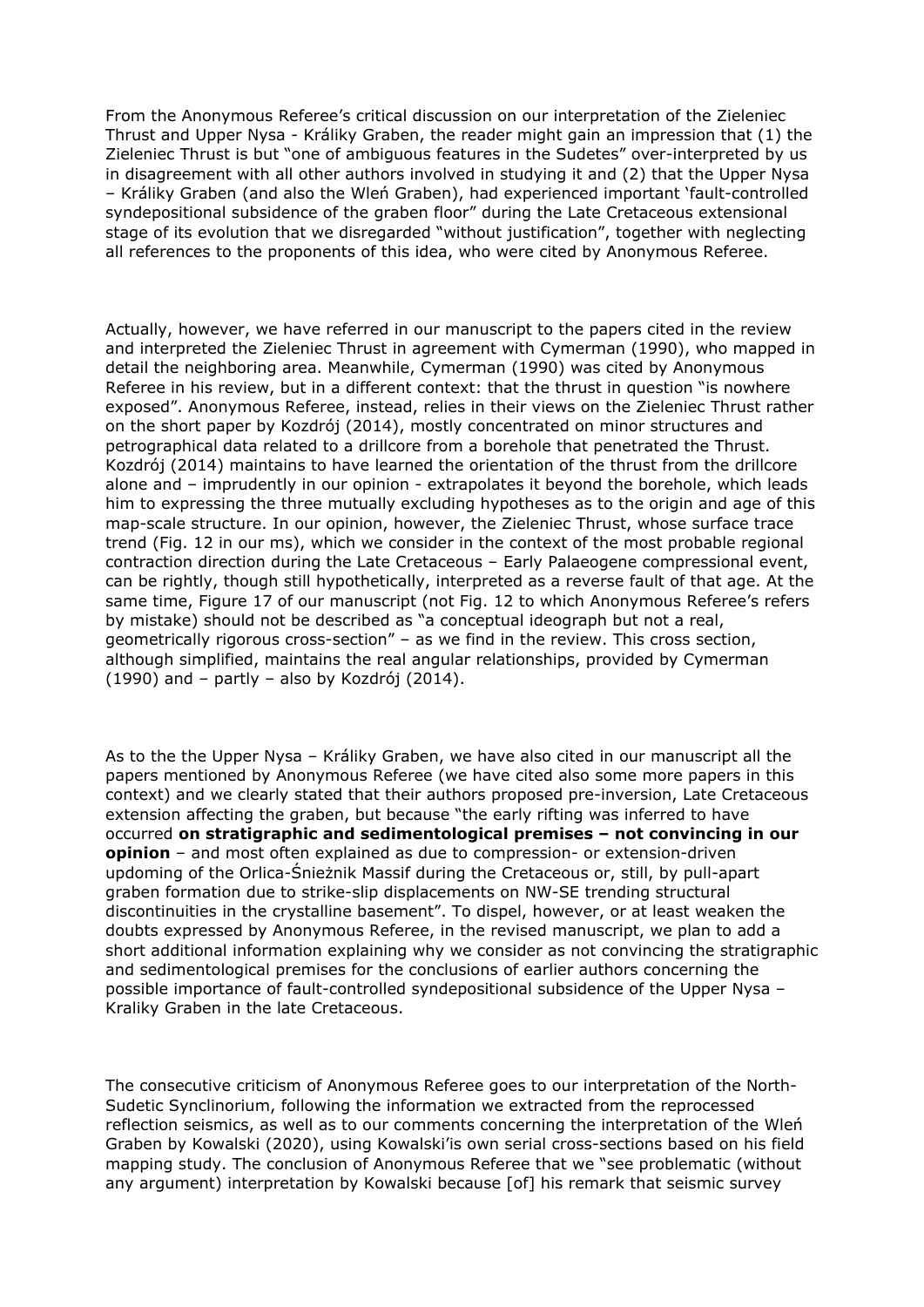might help to better understand geometry of that structure" seems to be a gross misunderstanding. On the contrary to this conclusion, we welcome the initiative of Kowalski to verify the geometry of the Wleń Graben using seismic techniques. We see the interpretation of the Wleń Graben by Kowalski (2020) as problematic **not at all because of his remark about the usefulness of the planned seismic survey, but because his interesting and compelling cross sections (our Fig. 11) show a regular syncline structure instead of that of a tectonic graben. Kowalski's (2020) cross sections, actually, contain boundary faults of the graben, either (sub)vertical or normal ones. However, from the point of view of the structural geometry, they seem to have contributed very little – if at all – to the "graben's" formation. They are practically "useless" in this respect and, hence, our doubt where the Wleń Graben is actually a graben or a syncline.**

Independently, it is interesting, that our analysis of the reprocessed seismic sections from the North Sudetic Synclinorium led us to very similar results as those stemming from the Kowalski's (2020) cross sections for the Wleń Graben, but on a somewhat bigger scale. Our analysis points to a roughly synclinal geometry (though somewhat complicated with local internal thrusting) of the North-Sudetic Synclinorium.

The seismic sections we analyzed seem to show the geometry of a downwarped (downfolded) top surface of the low-grade basement metamorphics in the Synclinorium, as concordant with that of a large syncline (with complications due to reverse faults cutting across the basement/cover interface) in the Permo-Mesozoic cover. The complications, such as local thrusts and smaller scale folds can be partly explained by e.g. the model of flexural-slip folds, where contractional structures tend to form within folds' inner arcs. In such a scenario a detachment at the interface between the epi-metamorphic downwarped basement and layered sedimentary cover is more than certain to have developed, though it is not directly visible on the seismics. The Anonymous Referee's assertion that "no small-scale folds and reverse faults [are] reported from the field, whereas the concave base of Permo-Mesozoic strata might still be affected by early normal faulting in the basement" [of the North Sudetic Synclinorium] is at odds with the content of our manuscript, as the spectacular examples of mesoscopic folding within the Muschelkalk strata are presented in our Fig. 8, whereas minor reverse faults do occur in the same quarry (Leśniak 1979; Solecki 1986, 1994; Cymerman 1998 - all cited in our manuscript).

Further criticism is focused on us as "the authors providing no verification of their interpretation" understood by us as (no) checking our seismic interpretation with drilling results, which – of course – is often difficult in case of seismic data, due to the lack of suitably dense network of deep drillholes and – usually, accepted in the practice of seismic interpretation. We were able only to compare/calibrate the seismics with the existing boreholes (which, nevertheless, as we pointed out earlier, are not distributed much less densely than in typical areas explored with seismic method while prospecting for hydrocarbons) and rely on the surficial maps and – not of least importance – on our experience with structural geology and seismic interpretation, which all we did. Then, our paper is compared by Anonymous Referee in the context of the quality of collected documentation with that of Coubal et al. (2014) concerning the spectacularly exposed Lusatian Fault. This paper we cite in our manuscript and very briefly refer to its results, which we have redrawn in a simplified form, while allowing the reader to check the details at the original source. This comparison seem to us rather not to be quite fair, as our short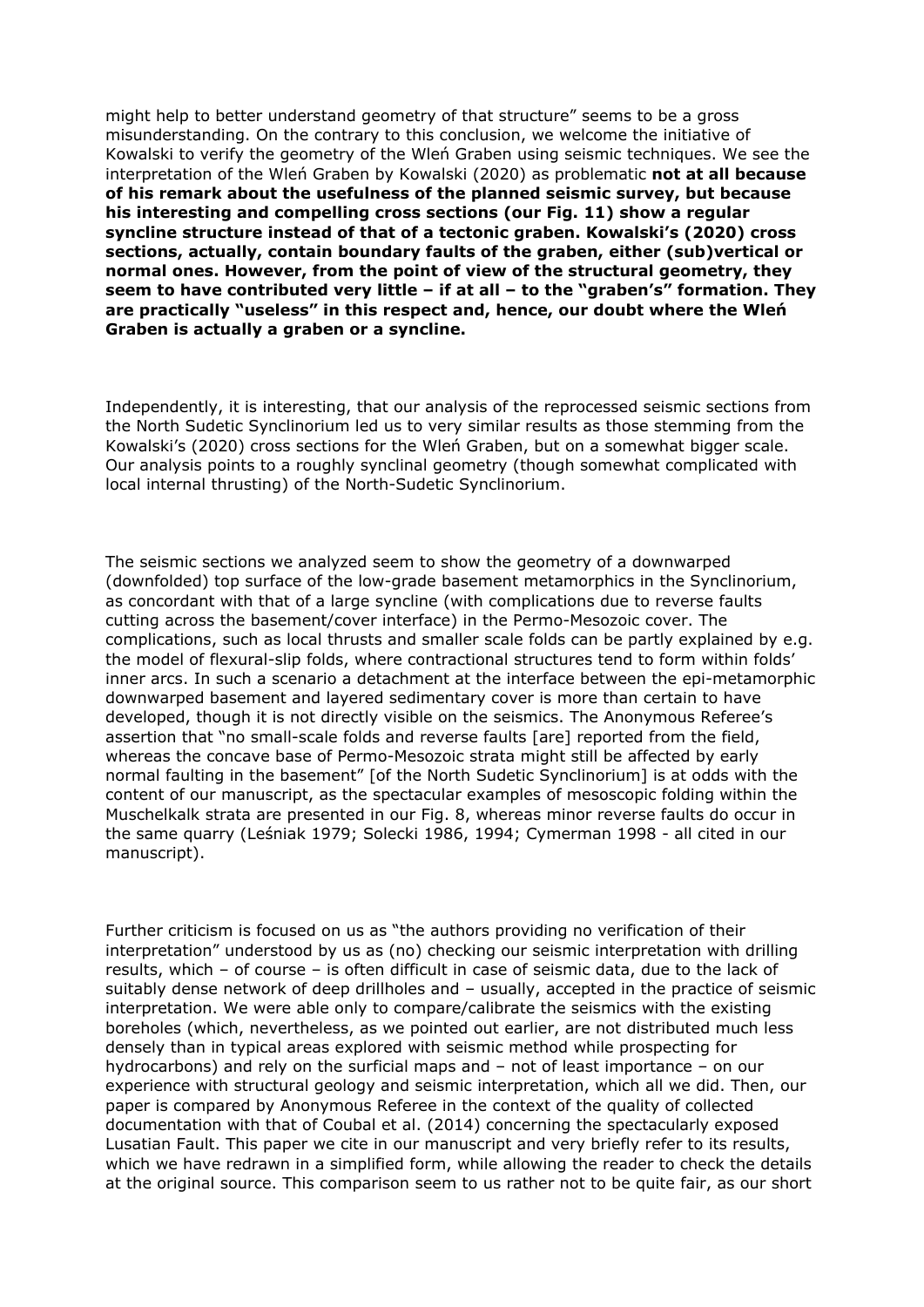paper is intended to convey general information on the style of structures known to various degree over a large, little exposed area, whereas the excellently illustrated paper by Coubal and coauthors concentrates on an exceptionally well exposed single major structure.

Criticized has been also our short reference to the known jointing pattern in the Permo-Mesozoic sedimentary rocks of the Sudetes and some Carboniferous granites from the crystalline basement, that, in general, showed a simple orthogonal subvertical joint system with joint strikes approximating NW-SE to NNW-SSE and NE-SW to ENE-WSW. Anonymous Referee advised us to conduct "a more meticulous study" and, also, as we understand, to concentrate on "reactivation of fracture pattern in the crystalline basement during late Cretaceous-Cenozoic time and how much such process has controlled /influenced development of joint and fault systems in the Permo-Mesozoic cover". These topics, in particular the latter one, are extremely interesting, however, in spite of numerous local descriptive studies of joints made at various areas of the Sudetes since the 1950s, not such research has been done as yet. We know, nevertheless, papers reporting very complex joint networks from some crystalline Sudetic areas (such as, e.g., the Orlica or Kaczawa metamorphics, studied, respectively, by e.g. Żelaźniewicz (1977) and Teisseyre (1976) and we also know areas where the joint pattern in the crystalline basement is generally simple, such as that in parts of the Karkonosze pluton, which we use as a hypothetical example of joints initiated during the Late Cretaceous –Palageogene compression. From the recent low-temperature geochronology (Migoń and Danišík 2012, Sobczyk et al. 2016) it follows that the present-day exposure level of same parts of the Karkonosze pluton was still at a depth of a few kilometres at the end of Cretaceous, and, hence the joints we observe recently at the surface can, indeed, be Late Cretaceous-Cenozoic rather than, e.g., Carboniferous as concerns their initiation and formation.

In his conclusion, Anonymous Referee considers our manuscript as "at the moment [...] rather immature for publication" [...]and suggests limiting the scope of its future rewritten version to a thorough analysis of the seismics and "collecting small-scale field observations to support the assumed interpretation" as "no new deep drillholes are likely planned in the area in the near future".

Our possible following this suggestion would entirely change the content and purport of our paper, depriving it of the intended value of a regional, though brief and not comprehensive, review of the present day knowledge on "the Late Cretaceous – Early Palaeogene inversion-related structures" and would require at least months if not years of field work with no guarantee of a success, as there is no reason to expect that the minor structures possibly found in the most often flat-lying Mesozoic sedimentary strata in a generally poorly exposed area, would furnish us with analogues of the structures, having much different scale and interpretable from the seismics at or near to the interface of the sedimentary cover with its metamorphic basement. In our eyes, this advice of the Anonymous Reviewer shows their general distrust of the reflection seismics method as a source of reliable (though – of course – within certain limits and degree of precision) structural geological information – an opinion which we do not share.

Nevertheless, a possible trial of us to comply with nearly all the areas of criticism expressed by Anonymous Referee in his review (e.g. incorporating the question of the earlier extensional tectonics, referring to the more full spectrum of the existing literature, though perhaps not a "more meticulous study and consideration" of joints, including the problem of reactivation of joint pattern in the basement, etc.) will be undertaken, while preparing the revised version of our manuscript.